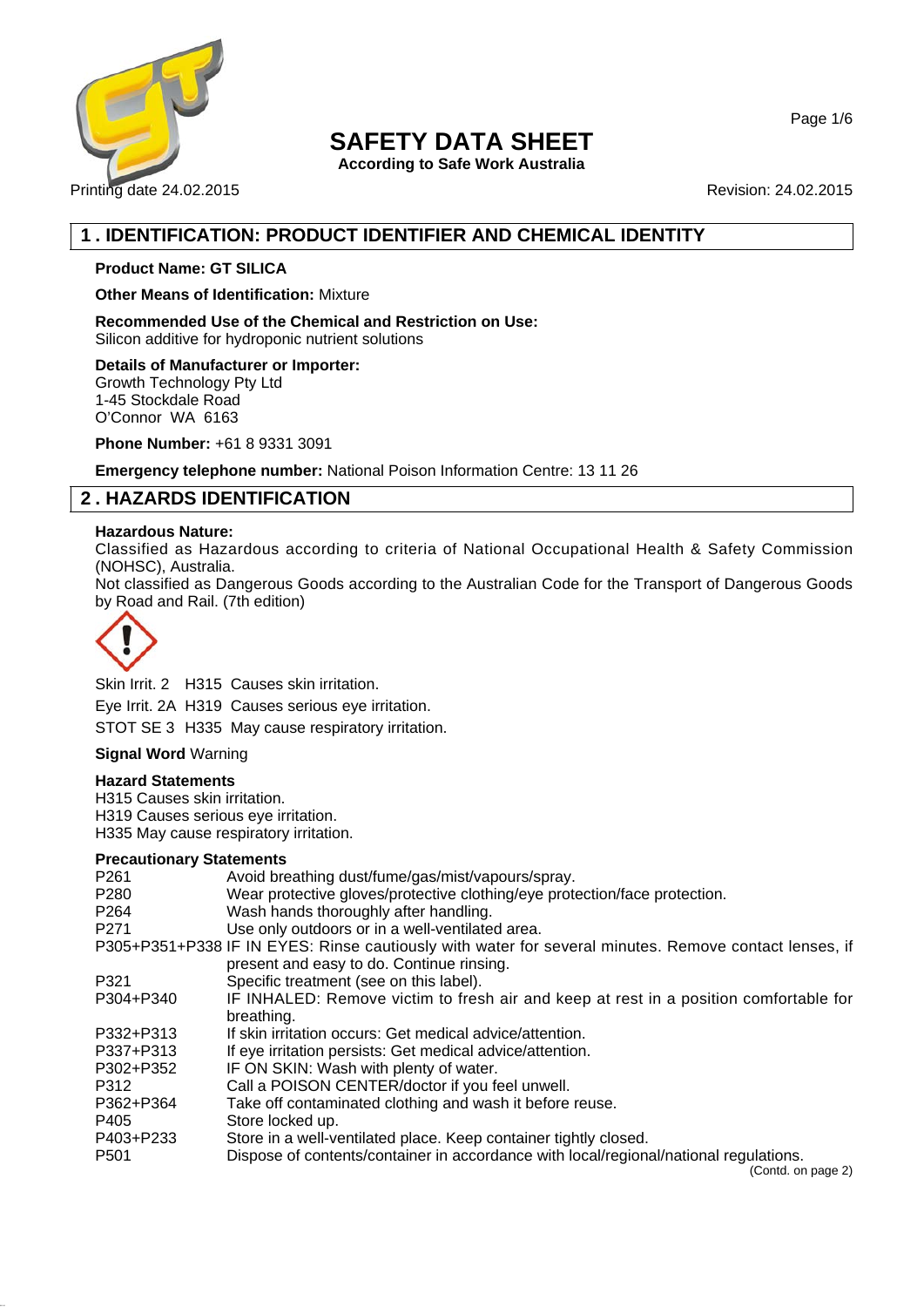Page 2/6

# **SAFETY DATA SHEET**

**According to Safe Work Australia**

Printing date 24.02.2015 **Revision: 24.02.2015** Revision: 24.02.2015

## **Product Name: GT SILICA**

(Contd. of page 1)

## **3 . COMPOSITION AND INFORMATION ON INGREDIENTS**

## **Chemical Characterization: Mixtures**

**Description:** Mixture of substances listed below with nonhazardous additions.

#### **Hazardous Components:**

1312-76-1 Silicic acid, potassium salt Acute Tox. 3, H301;  $\diamondsuit$  Eye Dam. 1, H318;  $\diamondsuit$  Skin Irrit. 2, H315; STOT SE 3, H<sub>335</sub> 30-60%

## **4 . FIRST AID MEASURES**

#### **Inhalation:**

If inhaled, remove to fresh air. If not breathing, give artificial respiration. If breathing is difficult, give oxygen. Seek medical attention if breathing problems develop.

### **Skin Contact:**

In case of skin contact, remove contaminated clothing and wash affected areas with water and soap. Seek medical attention if symptoms occur.

### **Eye Contact:**

In case of eye contact, hold eyelids open and rinse with water for at least 15 minutes. Seek medical attention if symptoms occur.

### **Ingestion:**

If swallowed, do not induce vomiting. Immediately rinse mouth with water. Give plenty of water. Never give anything by mouth to an unconscious person. Seek immediate medical attention.

### **Symptoms Caused by Exposure:**

Inhalation: May cause respiratory irritation. Skin Contact: Causes skin irritation. Eye Contact: Causes severe eye irritation. Ingestion: May cause irritation of the mouth, throat, and stomach.

## **5 . FIRE FIGHTING MEASURES**

**Suitable Extinguishing Media:** Water spray, dry chemical, regular foam and carbon dioxide.

### **Specific Hazards Arising from the Chemical:**

Absorbs carbon dioxide on exposure to air which results in the deposition of insoluble silica. May react with ammonium salts resulting in evolution of ammonia gas. Flammable hydrogen gas will from on reaction with aluminium, copper, zinc, etc. Gels and generates heat when mixed with acid.

## **Special Protective Equipment and Precautions for Fire Fighters:**

Wear Safe Work Australia approved self-contained breathing apparatus and full protective clothing.

# **6 . ACCIDENTAL RELEASE MEASURES**

### **Personal Precautions, Protective Equipment and Emergency Procedures:**

Wear Safe Work Australia approved respiratory protection, chemical resistant gloves, protective clothing and safety boots. Evacuate all non-essential personnel from affected area. Do not breathe vapours. Ensure adequate ventilation. Extinguish all sources of ignition.

## **Environmental Precautions:**

In the event of a major spill, prevent spillage from entering drains or water courses.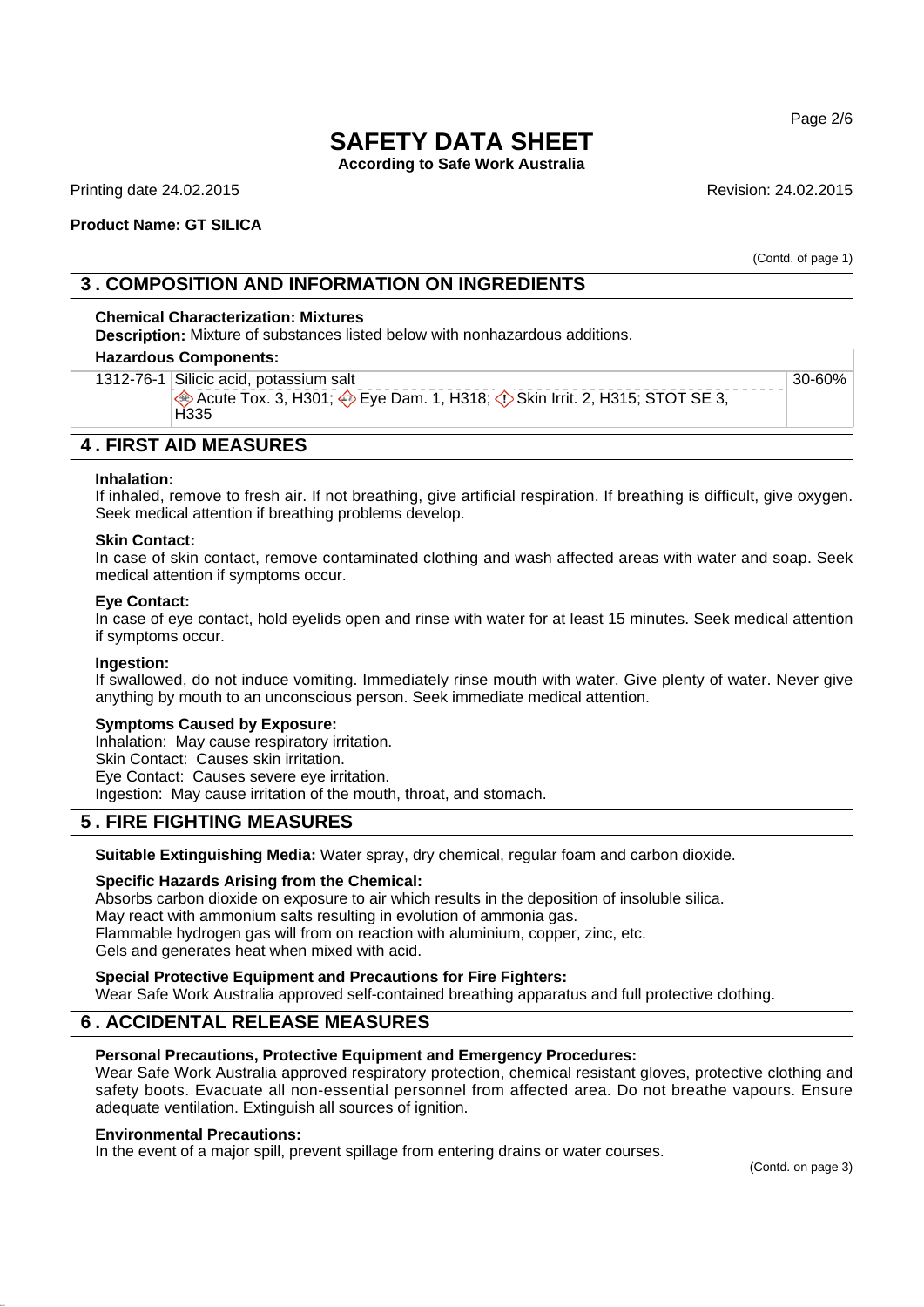Page 3/6

# **SAFETY DATA SHEET**

**According to Safe Work Australia**

Printing date 24.02.2015 **Revision: 24.02.2015** Revision: 24.02.2015

## **Product Name: GT SILICA**

(Contd. of page 2)

## **Methods and Materials for Containment and Cleaning Up:**

Stop leak if safe to do so and absorb spill with sand, earth, vermiculite or some other absorbent material. Collect the spilled material and place into a suitable container for disposal.

## **7 . HANDLING AND STORAGE**

### **Precautions for Safe Handling:**

Use of safe work practices are recommended to avoid eye or skin contact and inhalation of vapours. Use only outdoors or in a well-ventilated area.

Food, beverages and tobacco products should not be stored or consumed where this material is in use. Always wash hands before smoking, eating, drinking or using the toilet. Wash contaminated clothing and other protective equipment before storage or re-use. Provide eyewash fountains and safety showers in close proximity to points of potential exposure.

### **Conditions for Safe Storage:**

Store in a cool, dry and well ventilated area. Keep in original container tightly closed when not in use. Protect from moisture, direct sunlight and sources of ignition. Keep away from oxidising agents, acids, ammonium salts, aluminium, tin, lead, zinc. Store at temperatures between 0 °C - 95 °C. Inspect regularly for damage or leaks.

Suitable packaging material is mild steel. Unsuitable packaging material is aluminium, fibreglass, copper, brass, zinc or galvanized material.

## **8 . EXPOSURE CONTROLS AND PERSONAL PROTECTION**

### **Exposure Standards:**

The product does not contain any relevant quantities of materials with critical values that have to be monitored at the workplace.

#### **Engineering Controls:**

Provide sufficient mechanical (general and/or local exhaust) ventilation to maintain exposure below the limits.

### **Respiratory Protection:**

Use a Safe Work Australia approved vapour respirator under conditions where exposure to the substance is apparent (e.g. generation of high concentrations of mist or vapour, inadequate ventilation, development of respiratory tract irritation) and engineering controls are not feasible. See Australian Standards AS/NZS 1715 and 1716 for more information.

#### **Skin Protection:**

PVC, PVA, nitrile, neoprene, rubber or vinyl gloves. See Australian/New Zealand Standard AS/NZS 2161 for more information. When selecting gloves for use against certain chemicals, the degradation resistance, permeation rate and permeation breakthrough time should be considered.

Occupational protective clothing (depending on conditions in which it has to be used, in particular as regards the period for which it is worn, which shall be determined on the basis of the seriousness of the risk, the frequency of exposure to the risk, the characteristics of the workstation of each worker and the performance of the protective clothing). See Australian/New Zealand Standard AS/NZS 4501 for more information.

#### **Eye and Face Protection:**

Eye and face protectors for protection against splashing materials or liquids. See Australian/New Zealand Standard AS/NZS 1337 for more information.

## **9 . PHYSICAL AND CHEMICAL PROPERTIES**

# **Appearance: Colour:** Colourless **Odour:** Odourless **Odour Threshold:** Odourless

**Form:** Clear to hazy, thick liquid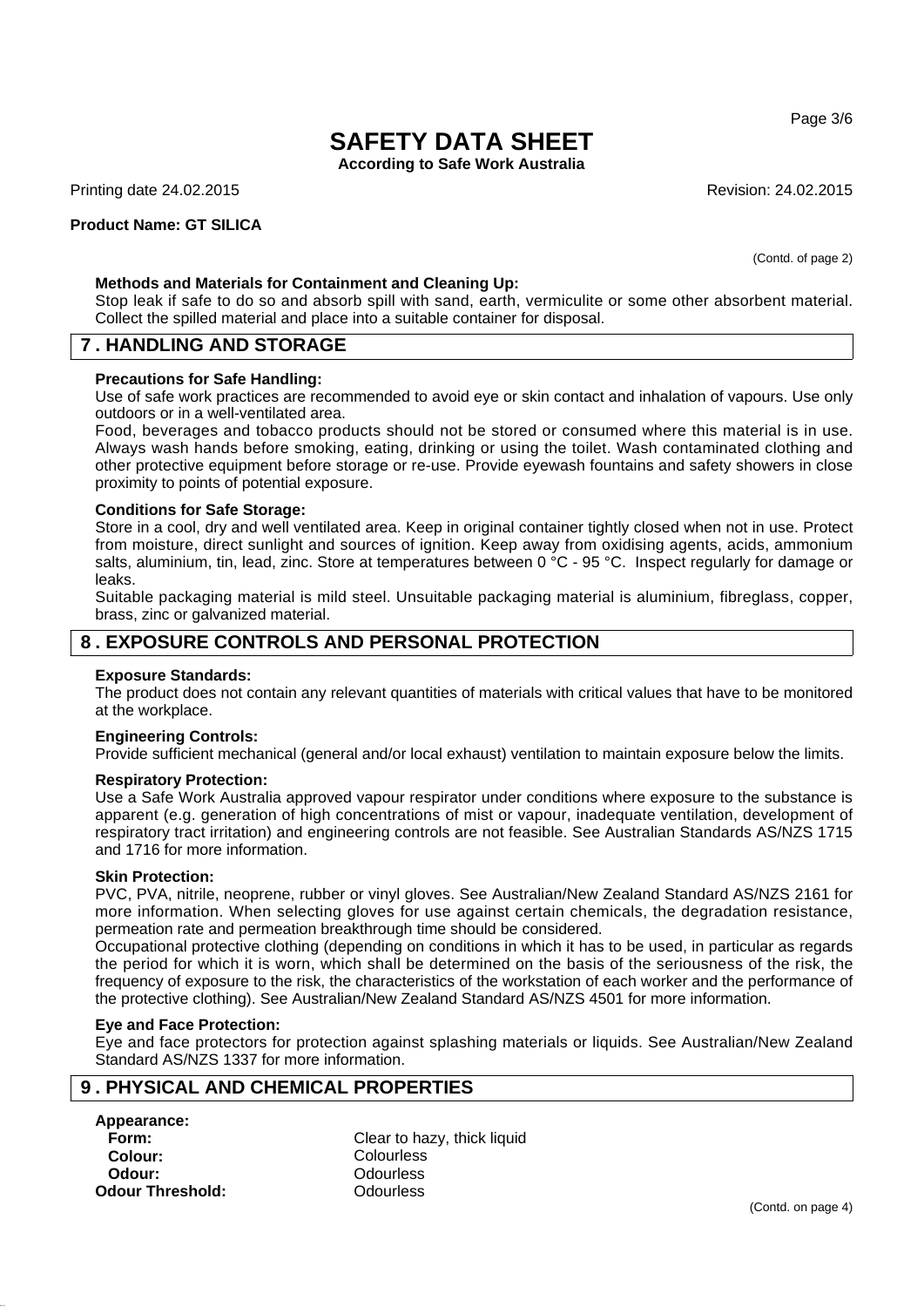Page 4/6

# **SAFETY DATA SHEET**

**According to Safe Work Australia**

Printing date 24.02.2015 **Revision: 24.02.2015** Revision: 24.02.2015

## **Product Name: GT SILICA**

(Contd. of page 3)

**pH-Value:** 11-13 **Melting point/Melting range:** Not applicable **Initial Boiling Point/Boiling Range:** 105-108 °C **Flash Point:** No information available **Flammability:** No information available **Auto-ignition Temperature:** Not applicable **Explosion Limits:** Lower: No information available **Upper:** No information available **Vapour Pressure:** Not applicable **Relative Density:** 1.2-1.7 **Solubility in Water:** Soluble in water

## **10 . STABILITY AND REACTIVITY**

**Possibility of Hazardous Reactions:** Hazardous polymerisation will not occur.

**Chemical Stability:** Stable at ambient temperature and under normal conditions of use.

**Conditions to Avoid:** Direct sunlight and sources of ignition.

**Incompatible Materials:** Oxidising agents, acids, ammonium salts, aluminium, tin, lead, zinc.

**Hazardous Decomposition Products:** Flammable hydrogen gas

## **11 . TOXICOLOGICAL INFORMATION**

**Toxicity:**

**LD**₅₀**/LC**₅₀ **Values Relevant for Classification:**

### **1312-76-1 Silicic acid, potassium salt**

Oral LD50 1300 mg/kg (rat)

### **Acute Health Effects**

**Inhalation:** May cause respiratory irritation.

**Skin: Causes skin irritation.** 

**Eye:** Causes severe eye irritation.

**Ingestion:** May cause irritation of the mouth, throat, and stomach.

**Skin Corrosion / Irritation:** Causes skin irritation.

**Serious Eye Damage / Irritation:** Causes serious eye irritation.

**Respiratory or Skin Sensitisation:** Based on classification principles, the classification criteria are not met.

**Germ Cell Mutagenicity:** Based on classification principles, the classification criteria are not met.

**Carcinogenicity:** This product does NOT contain any IARC listed chemicals.

**Reproductive Toxicity:** Based on classification principles, the classification criteria are not met.

**Specific Target Organ Toxicity (STOT) - Single Exposure:** May cause respiratory irritation.

### **Specific Target Organ Toxicity (STOT) - Repeated Exposure:**

Based on classification principles, the classification criteria are not met.

**Aspiration Hazard:** Based on classification principles, the classification criteria are not met.

**Chronic Health Effects:** No information available

**Existing Conditions Aggravated by Exposure:** No information available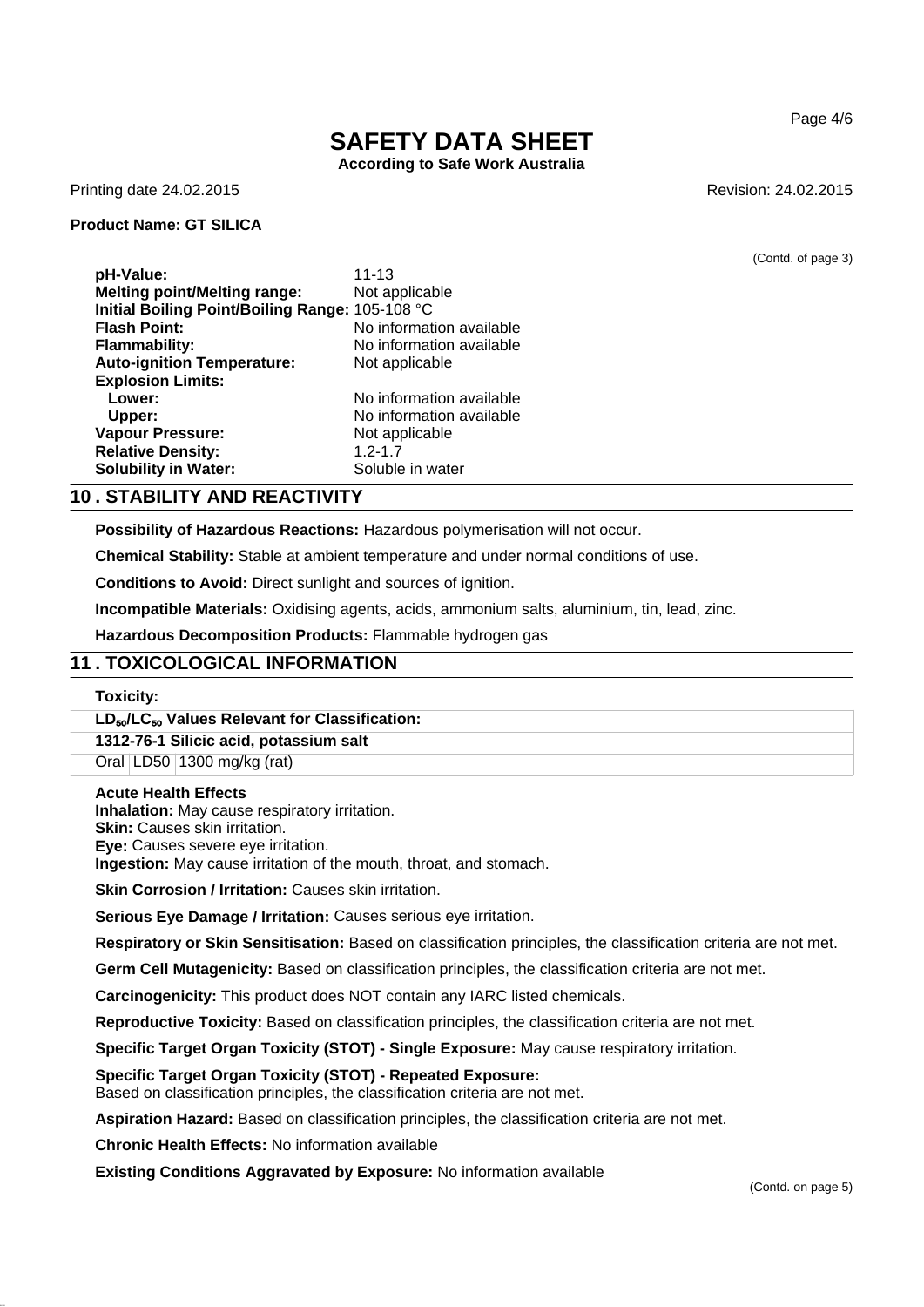# **SAFETY DATA SHEET**

**According to Safe Work Australia**

Printing date 24.02.2015 **Revision: 24.02.2015** Revision: 24.02.2015

## **Product Name: GT SILICA**

(Contd. of page 4)

## **12 . ECOLOGICAL INFORMATION**

**Ecotoxicity:** No information available

**Aquatic toxicity:** No information available

**Persistence and Degradability:** No information available

**Bioaccumulative Potential:** Does not bioaccumulate.

**Mobility in Soil:** No information available

## **13 . DISPOSAL CONSIDERATIONS**

**Disposal Methods and Containers:** Dispose according to applicable local and state government regulations.

**Special Precautions for Landfill or Incineration:** Please consult your state Land Waste Management Authority for more information.

## **14 . TRANSPORT INFORMATION**

**UN Number** Not regulated

**Proper Shipping Name** Not regulated

**Dangerous Goods Class** Not regulated

**Packing Group:** Not regulated

# **15 . REGULATORY INFORMATION**

**Australian Inventory of Chemical Substances:**

7732-18-5 Water

1312-76-1 Silicic acid, potassium salt

**Standard for the Uniform Scheduling of Drugs and Poisons (SUSMP) - Poison Schedule:** Not Scheduled.

# **16 . OTHER INFORMATION**

**Creation Date:** 24.02.2015

**Prepared by: MSDS.COM.AU Pty Ltd www.msds.com.au** 

### **Abbreviations and acronyms:**

GHS: Globally Harmonized System of Classification and Labelling of Chemicals

EINECS: European Inventory of Existing Commercial Chemical Substances

ELINCS: European List of Notified Chemical Substances

CAS: Chemical Abstracts Service (division of the American Chemical Society)

LC<sub>50</sub>: Lethal concentration, 50 percent

LD<sub>50</sub>: Lethal dose, 50 percent

IARC: International Agency for Research on Cancer

STEL: Short Term Exposure Limit TWA: Time Weighted Average

NES: National Exposure Standard (Safe Work Australia - Workplace Exposure Standards For Airborne Contaminants)

## **Disclaimer**

This MSDS is prepared in accord with the Safe Work Australia document "Code of Practice for the Preparation of Safety Data Sheets for Hazardous Chemicals - December 2011"

The information contained in this material safety data sheet is provided in good faith and is believed to be accurate at the date of issuance. Growth Technology Pty Ltd makes no representation of the accuracy or comprehensiveness of the information and to the full extent allowed by law excludes all liability for any loss or damage related to the supply or use of the information in this material safety data sheet. MSDS.COM.AU Pty Ltd is not in a position to warrant the accuracy of the data herein. The user is cautioned to make their own